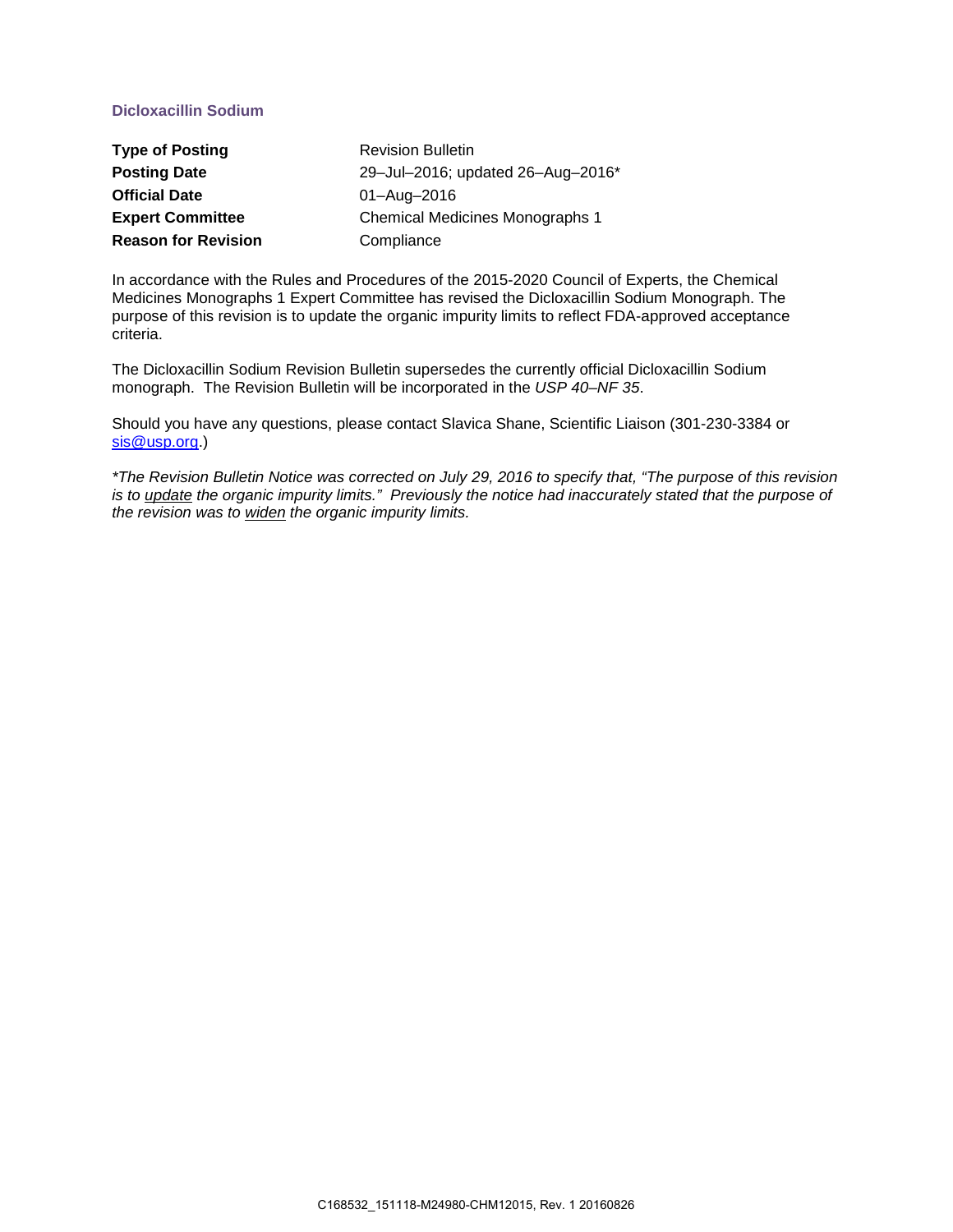# **Dicloxacillin Sodium Dicloxacillin Sodium Dicloxacillin Related Compound D RS in Diluent. Soni-**



[3-(2,6-dichlorophenyl)-5-methyl-4-isoxazolyl]carbony- **Detector:** UV 225 nm

drate,  $[2S-(2\alpha, 5\alpha, 6\beta)]$ ;<br>
Monosodium (25,5R,6R)-6-[3-(2,6-dichlorophenyl)-<br>
5-methyl-4-isoxazolecarboxamido]-3,3-dimethyl-7-oxo-<br>
Column: 40° 4-thia-1-azabicyclo[3.2.0]heptane-2-carboxylate monohy- **Flow rate:** 1.5 mL/min drate [13412-64-1]. **Injection volume:**<sup>10</sup> <sup>µ</sup><sup>L</sup>

[343-55-5]. *solution*

 $^{\bullet}$ 492.30 $_{\bullet}$  (RB 1-Aug-2016)

Dicloxacillin Sodium contains the equivalent of NLT 850 µg/mg of dicloxacillin (C<sub>19</sub>H<sub>17</sub>Cl<sub>2</sub>N<sub>3</sub>O<sub>5</sub>S).

• **A. INFRARED ABSORPTION** 〈**197K**〉 *solution*

▲**.**• **<sup>B</sup>.** The retention time of the major peak of the *Sample solution solution* corresponds to that of the *Standard solution*, as **Analysis**<br>**Sample Sample** 

dium taken: • ▲**.C.**▲*USP39* **IDENTIFICATION TESTS—GENERAL** 〈**191**〉**,** *Sodium* **Analysis:** Ignite about 100 mg. Proceed as directed in the chapter using a solution (1 in 20) of the residue in acetic acid.<br> **Acceptance criteria:** Meets the requirements *r<sub>S</sub>* = peak response from the *Standard solution*<br> **C**<sub>S</sub> = concentration of USP Dicloxacillin Sodium

## • PROCEDURE

**Solution A:** 1.18 g/L of sodium 1-hexanesulfonate<br>monohydrate and 0.8 mL/L of ammonium hydroxide<br>in water: adiusted with phosphoric acid to a pH of **IMPURITIES** in water; adjusted with phosphoric acid to a pH of 2.9–3.1 **Solution B:** Acetonitrile

**Mobile phase:** *Change to read:* See *Table 1*.

| . .<br>۰.<br>٠<br>×<br>M. |
|---------------------------|
|---------------------------|

| Trotect solutions containing a<br>Solution A, Solution B, Dilue<br>system: Proceed as directed | <b>Solution B</b><br>(%) | <b>Solution A</b><br>(%) | Time<br>(min) |
|------------------------------------------------------------------------------------------------|--------------------------|--------------------------|---------------|
| Mobile phase: See Table 2.                                                                     |                          |                          |               |
|                                                                                                |                          |                          |               |
| Table 2                                                                                        |                          |                          |               |
| <b>Solution</b><br>Time                                                                        |                          |                          |               |

cate as needed to dissolve. **System suitability solution:** 0.001 mg/mL of USP *Change to read:* Dicloxacillin Related Compound D RS from the *System suitability stock solution* and 0.1 mg/mL of USP Dicloxacillin Sodium RS in *Diluent*. Store this solution at 4°. **Standard solution:** 0.1 mg/mL of USP Dicloxacillin Sodium RS in *Diluent*. Sonicate as needed to dissolve. Store this solution at 4°. **Sample solution:** 0.1 mg/mL of Dicloxacillin Sodium in *Diluent*. Sonicate as needed to dissolve. Store this solution at 4°. C<sub>19</sub>H<sub>16</sub>Cl<sub>2</sub>N<sub>3</sub>NaO<sub>5</sub>S · H<sub>2</sub>O 50 **510.32** (See *Chromatographic system* 621)*, System Suitability*.) 4-Thia-1-azabicyclo[3.2.0]heptane-2-carboxylic acid, 6-[[ **Mode:** LC

**Diluent:** Acetonitrile and water (50:50)<br>**System suitability stock solution:** 0.1 mg/mL of USP

## **System suitability**

- C<sub>19</sub>H<sub>16</sub>Cl<sub>2</sub>N<sub>3</sub>NaO<sub>5</sub>S<br>
5492.30• (RB 1-Aug-2016) <sup>Samples:</sup> System suitability solution<br>
50 solution
- [NOTE—The relative retention times for dicloxacillin and **DEFINITION**<br>Dicloxacillin Sodium contains the equivalent of NLT 1.1, respectively.]
	-
- Suitability requirements<br>Resolution: NLT 1.5 between dicloxacillin and **IDENTIFICATION**<br> **• A. INFRARED ABSORPTION** (197K) dicloxacillin related compound D, *System suitability*<br>
solution
	-
- **Tailing factor:** 0.8–1.5, *Standard solution Add the following:* **Relative standard deviation:** NMT 0.73%, *Standard*

**Samples:** *Standard solution and Sample solution* Calculate the quantity, in  $\mu q/mq$ , of dicloxacillin **Change to read:** (C<sub>19</sub>H<sub>17</sub>Cl<sub>2</sub>N<sub>3</sub>O<sub>5</sub>S) in the portion of Dicloxacillin So-<br> **ACCLE INTERFECTION TESTS** CENTRAL (191) Sodium and dium taken:

Result = 
$$
(r_U/r_S) \times (C_S/C_U) \times P
$$

- 
- 
- **ASSAY**  $C_5$  = concentration of USP Dicloxacillin Sodium RS<br> **C**<sub>*C*</sub> = concentration of Dicloxacillin Sodium in the <br> **C**<sub>*C*</sub> = concentration of Dicloxacillin Sodium in the
- **Change to read: C**<sub>*U*</sub> = concentration of Dicloxacillin Sodium in the *Sample solution* (mg/mL)
	- **PROCEDURE**<br>A Protect solutions containing dicloxacillin from light.<br>A Protect solutions containing dicloxacillin from light.<br>A Bodium RS (µg/mg)
		-

▲**.**• **ORGANIC IMPURITIES**

Protect solutions containing dicloxacillin from light. **Time Solution A Solution B Solution A, Solution B, Diluent,** and **Chromatographic (x)** system: Proceed as directed in the *Assay*. **Mobile phase:** See *Table 2*.

| 2.5<br>65                                               |  |  |     |                           | Table 2 |                   |  |  |
|---------------------------------------------------------|--|--|-----|---------------------------|---------|-------------------|--|--|
|                                                         |  |  |     | <b>Solution A</b><br>Time |         | <b>Solution B</b> |  |  |
| eturn to the original conditions and re-equilibrate the |  |  |     | (min)                     | (%)     | (9)               |  |  |
|                                                         |  |  |     |                           | 70      | 30                |  |  |
| svstem.                                                 |  |  | 1 ດ |                           | 30      |                   |  |  |